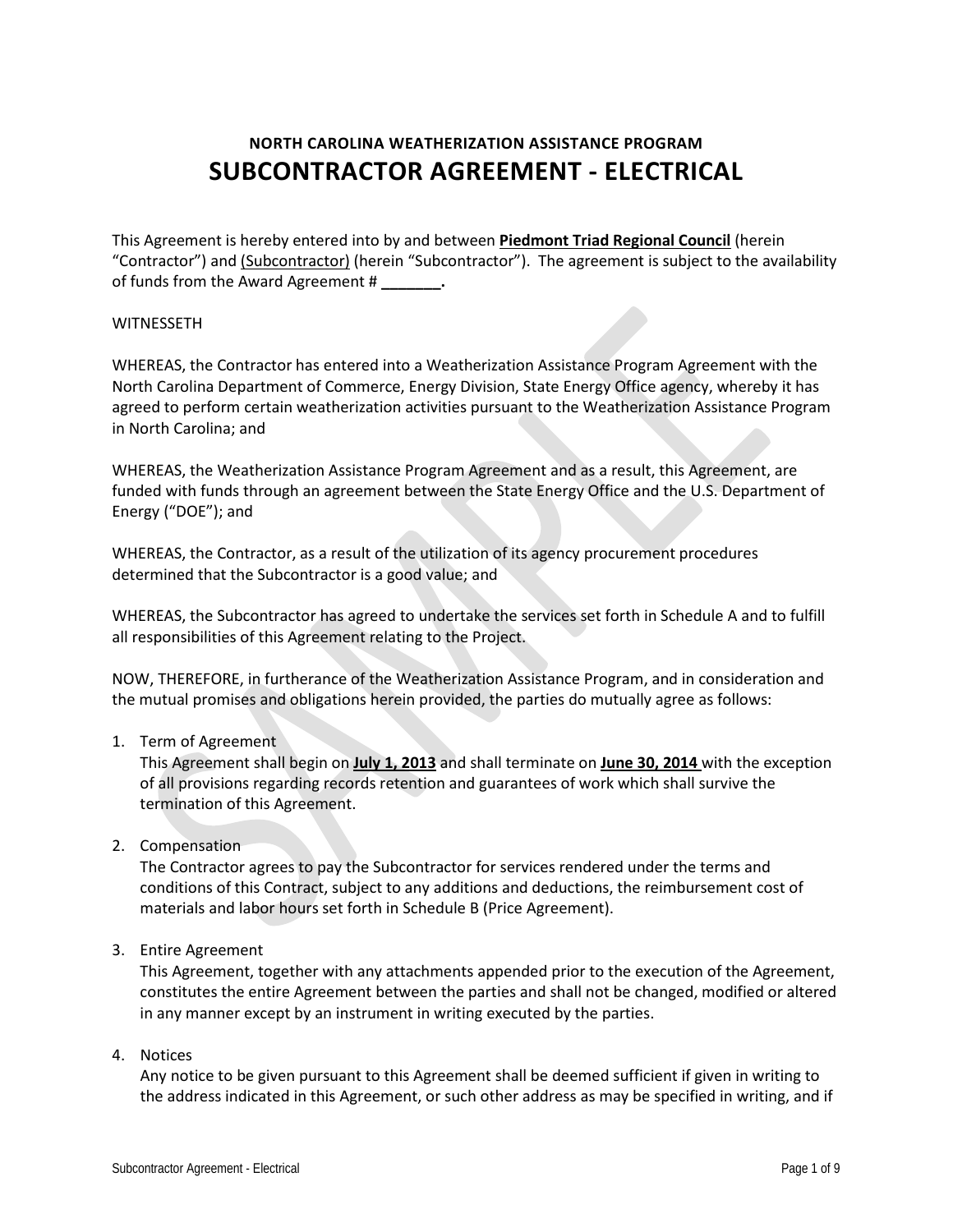given by certified mail, return receipt requested, and unless date of receipt is specified herein, such notice shall be deemed given when mailed.

- 5. Subcontractor's Obligations The Subcontractor agrees:
	- A. To perform the services provided for in Schedule A (Scope of Services) attached. The services provided by the Subcontractor may not be contracted out to any other organization or company.
	- B. To comply with all applicable laws, ordinances, codes and regulations of local, state and federal governments, including the obtaining of all required permits and licenses and the requirements in this Agreement, at no additional cost to the Contractor, except that that actual permit and license fees specific to a site of work may be charged to the Contractor.
	- C. To use lead safe weatherization in all homes built prior to December 31, 1978, where the possibility of generating dust, both indoors and outdoors, exists. There is no *de minimus* level recognized; however, the preparation area and clean up area should be sized appropriately for the job. Pictures of the lead safe set up must be taken and provided to the Contractor in electronic form when the invoice is submitted.
	- D. To provide and maintain commercial insurance during the term of the contract. This insurance shall be maintained at the sole cost of the Subcontractor and with such terms and limits as may be reasonably associated with the contract. The Subcontractor must list the Contractor and the State Energy Office as a certificate holder on all relevant policies. At a minimum, the Subcontractor shall provide and maintain the following coverage and limits:
		- (1) **Worker's Compensation –** The Subcontractor shall provide and maintain Worker's Compensation Insurance as required by the laws of North Carolina, as well as employer's liability coverage and minimum limits of \$300,000.00, covering all of Subcontractor's employees who are engaged in any work under the contract. Sole proprietorships and partnerships with less than three (3) employees, in addition to the sole proprietor or partners, are not required to have Worker's Compensation.
		- (2) **Commercial General Liability –** General Liability Coverage on a Comprehensive Broad Form on an occurrence basis in the minimum amount of \$100,000.00 Combined Single Limit of Limit. (Defense cost shall be in excess of the limit of liability.)
		- (3) **Automobile –** Automobile Liability Insurance, to include liability coverage, covering all owned, hired and non-owned vehicles used in performance of the contract. The minimum combined single limit shall be \$500,000.00 bodily injury and property damage; \$500,000.00 uninsured/under insured motorist; and \$2,000.00 medical payment.

Providing and maintaining adequate insurance coverage is a material obligation of the Subcontractor. The Subcontractor may meet its requirements of maintaining specified coverage and limits by demonstrating to the Contractor that there is in force insurance with equivalent coverage and limits that will offer a least the same protection to the Contractor. All such insurance shall meet all laws of the State of North Carolina. Such insurance coverage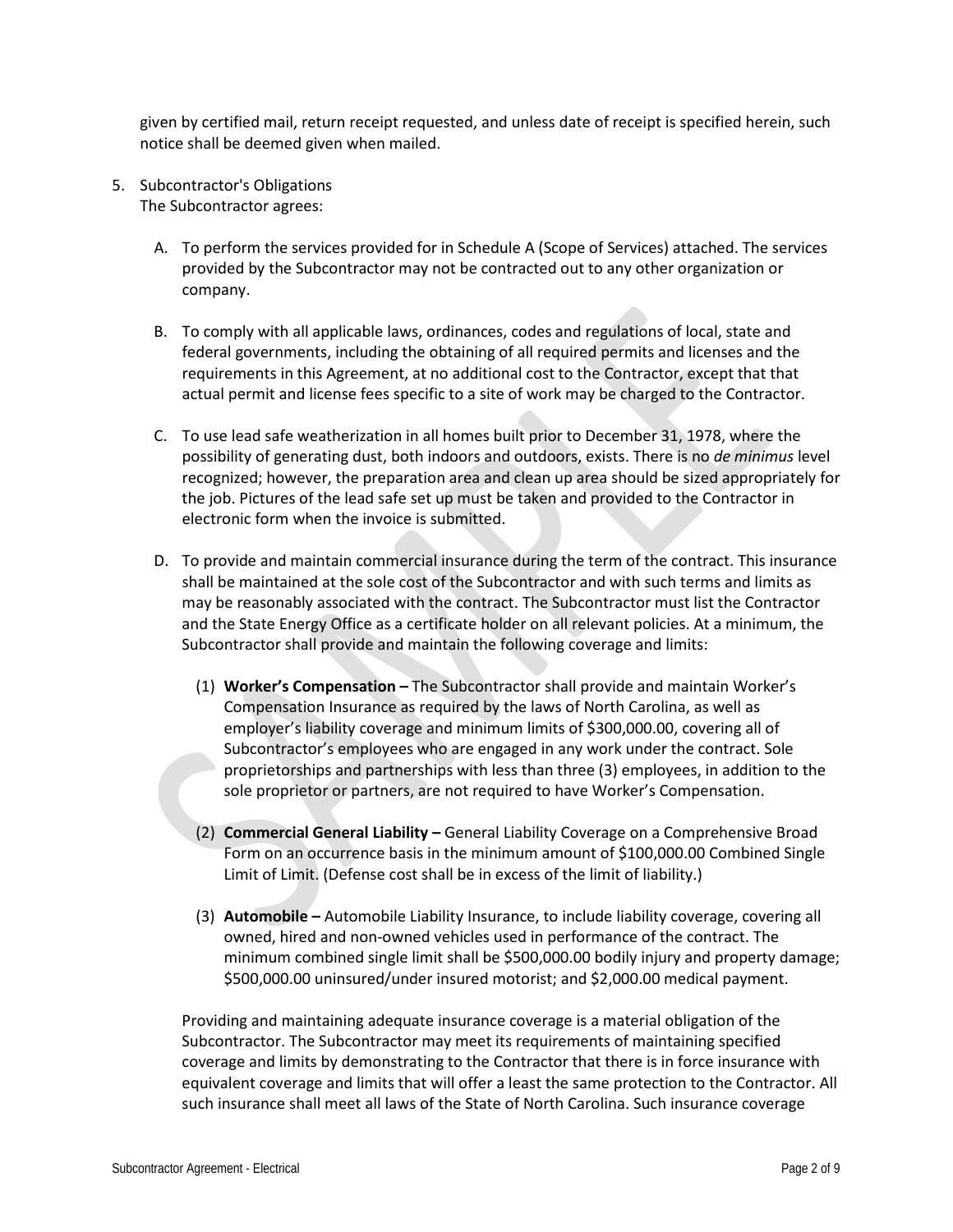shall be obtained from companies that are authorized to provide such coverage and that are authorized by the Commissioner of Insurance to do business in North Carolina. The Contractor shall at all times comply with the terms of such insurance policies, and all requirements of the insurer under any such insurance policies, except as they may conflict with existing North Carolina laws or this contract. The limits of coverage under each insurance policy maintained by the Subcontractor shall not be interpreted as limiting the Subcontractor's liability and obligations under the contract.

- E. To perform the work in a workmanlike manner acceptable to the Contractor. The Subcontractor shall promptly correct all work rejected as defective or non-conforming as identified by the Contractor during any inspection, within fifteen (15) days of receipt of the written notice of the defect by the Subcontractor, but in no event later than the Termination Date of this Agreement, at no additional cost to the Contractor.
- F. To guarantee all materials installed and labor performed to be free from defects for a period of one year from the date of final acceptance of all the work required by this Agreement on the unit, or the building containing the unit, if later.

At any time up to one (1) year from the date of installation and upon written notice from the Contractor, the Subcontractor shall correct any faulty workmanship in regard to mechanical equipment and weatherization measures. Any manufacturer warranties are in addition to this stated warranty. This one year warranty provided by the Subcontractor shall run concurrent with the first year of the manufacturer's warranty and does not in any way extend the period of the manufacturer's warranty.

Defective work or materials shall be repaired or replaced, at the election of the Contractor, within thirty (30) days of receipt of the written notice of the defect by the Subcontractor, at no additional cost to the Contractor.

- G. Acceptance of faulty work, or failure on the part of the Contractor to discover defects, will not relieve the Subcontractor of responsibility to correct the defects as set forth herein within the guarantee period.
	- 1. All work assigned to the Subcontractor will be identified by a Job Number and the Subcontractor shall similarly label all invoices, work orders, etc. with the same number for purposes of identification.
	- 2. The Subcontractor shall provide all required information on forms supplied by the Contractor, or shall supply to the Contractor the information necessary for the completion of such forms.
- H. To provide all labor, tools and equipment necessary to perform this Agreement in an efficient, workmanlike and expeditious manner.
- I. To ensure employees do not smoke or other used of tobacco products (including, but not limited to, pips, cigars, snuff, or chewing tobacco is permitted in any part of the jobsite. A weatherization jobsite includes the home and the property in which the home is located.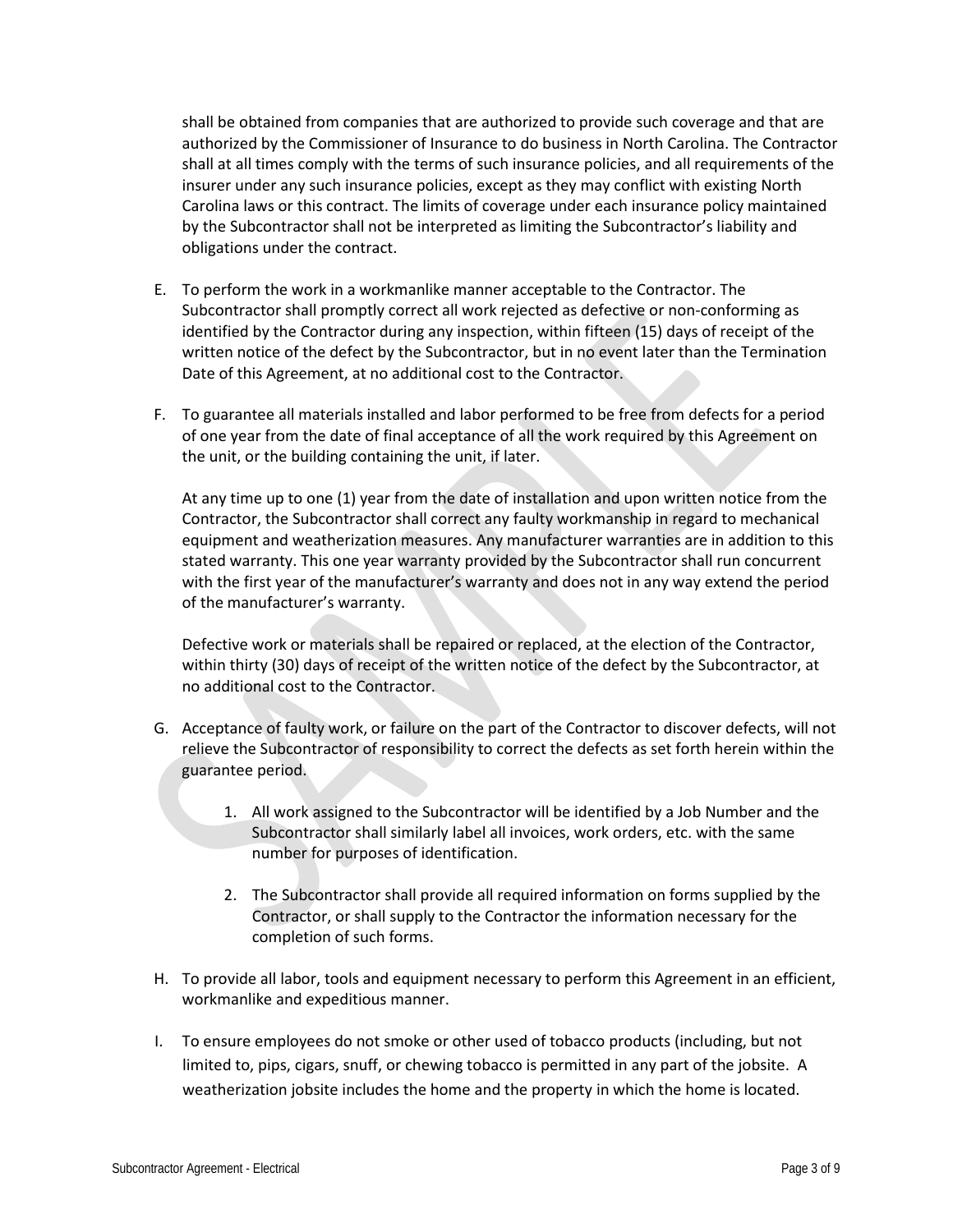#### 6. Payment Schedule

- A. That the Subcontractor shall not be entitled to any partial payment. Payment will be upon completion of all (100%) of services performed on each home. The Subcontractor must submit Contractor's Invoice that specifies measure labor & material costs for payment, and copies of receipts of all items purchased.
- B. The Contractor agrees to make payment within sixty (60) working days after the Contractor's receipt of all billing documentation above.

## C. Assignment

This Agreement is intended to secure the services of the Subcontractor because of its ability and reputation and none of the Subcontractor's services or obligations under this Agreement shall be assigned, subcontracted or transferred without the prior written consent of the Contractor.

D. Records

The Subcontractor shall retain all documents and records in connection with work performed for a minimum of three (3) years and shall provide access to its records and to the employees who perform work under this Agreement to the State Energy Office, the US Department of Energy, the North Carolina Department of Commerce, Energy Division and any of its authorized agents or representatives, or other Federal or State representatives for the purpose of audit, examination, excerpts or transactions.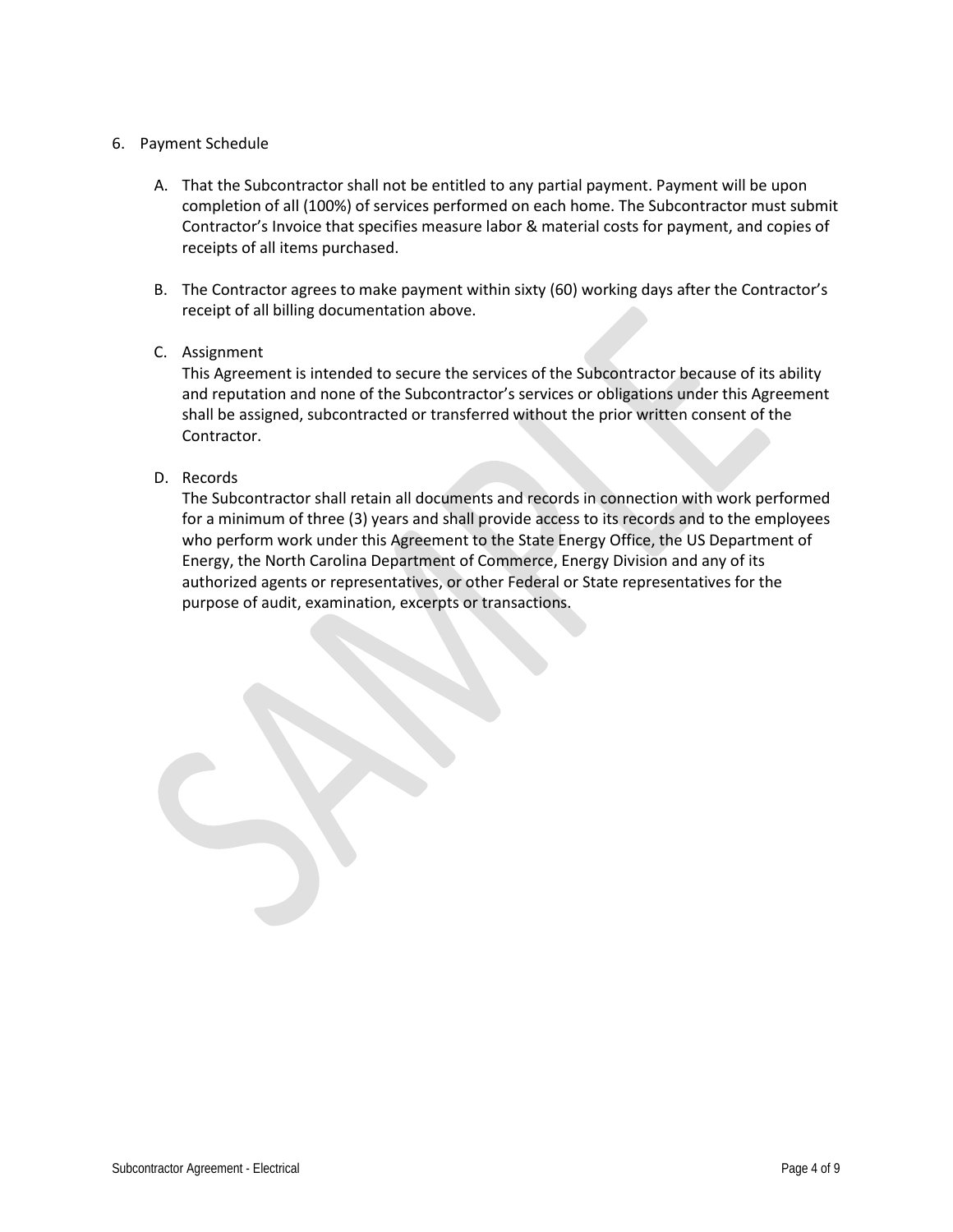#### 7. Contractor's Obligations

The Contractor agrees:

- A. To provide work orders specifying the quantity and method of all work requested of the Subcontractor in conformance with the State Energy Office policies.
- B. To conduct a timely post-inspection to determine the acceptability of the services performed by the Subcontractor no later than ten (10) business days after notification by the Subcontractor of completion (the "Final Inspection").
- C. To pay the Subcontractor promptly according to this Agreement.
- D. Not to condition payment under this Agreement on the State Energy Office certification or approval.
- 8. Conduct of Agreement
	- A. Solicitation

The Subcontractor shall not actively solicit business from the clients during the course of the Subcontractor's performance of this Agreement. This provision shall not prevent Subcontractor from providing additional services to the clients at the request of the clients, which additional services shall be performed at the sole cost of the clients. The Contractor is not obligated to pay for any work not initiated by the Contract and outside the scope of work provided on a work order.

B. Delays

When good cause is shown for delay in the work by the Subcontractor, the Contractor shall make a determination specifying alternative payment procedures and/or an extension of time allocated for performance of this Agreement based on confirmation of the delay. Such delays may include, but are not limited to, any of the following: changes in the work, labor disputes, fire, flood, unavoidable casualty or damage to materials, an act or neglect of the property owner or such cause beyond the control of the Subcontractor.

B. Liquidated Damages

It is understood that actual damages due to delay in the performance of the work are uncertain and difficult to ascertain. The reasonably foreseeable damages due to such delay are agreed to be the sum of one hundred dollars (\$100) per day per dwelling unit. The Contractor may withhold and retain such liquidated damages out of any monies due to the Subcontractor under this Agreement.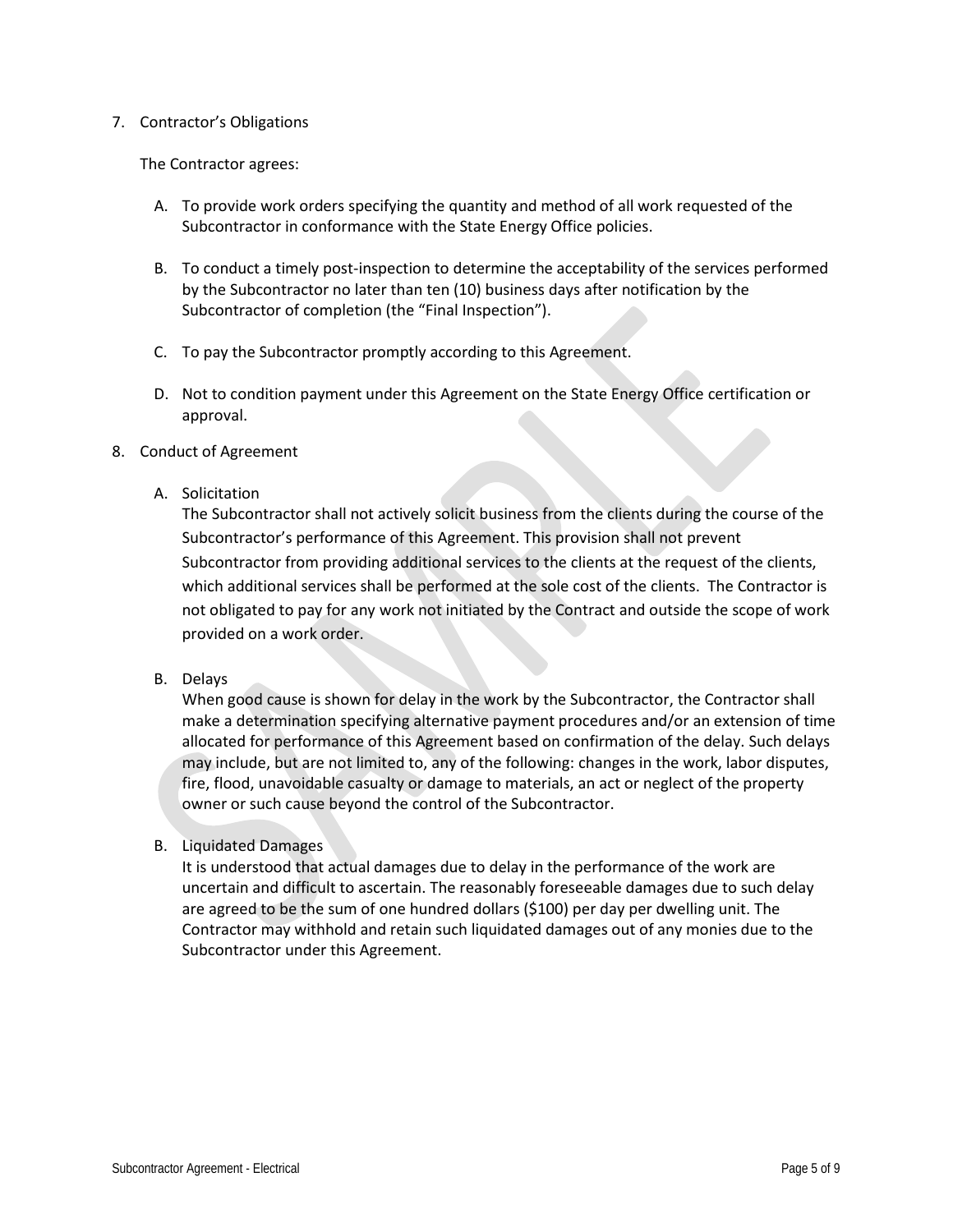#### C. Termination

#### 1. For Fault

If the Contractor determines that the Subcontractor has failed to perform or will fail to perform all or any part of the Subcontractor's services or obligations required under this Agreement, the Contractor may terminate or suspend this Agreement in whole or in part upon written notice by certified mail to the Subcontractor specifying the portions of this Agreement terminated, suspended or reduced. Such notice shall specify the violation(s) of this Agreement, and, in the case of termination, shall specify a reasonable period of not more than ten (10) days nor less than five (5) days from receipt of the notice, at which time the Agreement shall be deemed terminated. In the event of such termination, any materials, supplies, tools or equipment provided by the Contractor shall be returned forthwith by the Subcontractor.

## 2. Not for Fault

Whenever the Contractor determines that termination of this Agreement in whole or in part is in the best interest of the Contractor or the State Energy Office, or in the event that termination is required by a Federal Subgrantee, the Contractor may terminate this Agreement by written notice to the Subcontractor specifying the services terminated and the effective date of the termination. Upon termination, the Subcontractor shall be entitled to and the Contractor shall pay, the eligible costs incurred in compliance with this Agreement until the date of the termination, plus any costs the Subcontractor incurs directly resulting from such termination, provided however, that the total amount paid to the Subcontractor shall not be more than the amount of Total Compensation specified in this Agreement.

- 3. Termination for Circumstances Beyond the Control of the Subcontractor The Subcontractor shall be liable for default unless nonperformance is caused by an occurrence beyond the reasonable control of the Subcontractor and without its fault or negligence, such as acts of God or the public enemy, acts of the Government in either its sovereign or contractual capacity, fires, floods, epidemics, quarantine restrictions, strikes, unusually severe weather, and delays of common carriers. The Subcontractor shall notify the Contractor in writing as soon as it is reasonably possible after the commencement of any excusable delay, setting forth the full particulars in connection therewith, shall remedy such occurrence with all reasonable dispatch, and shall promptly give written notice to the Contractor of the cessation of such occurrence."
- 4. In the event of termination of this Agreement, the Contractor shall simultaneously forward to the State Energy Office a copy of the required notice.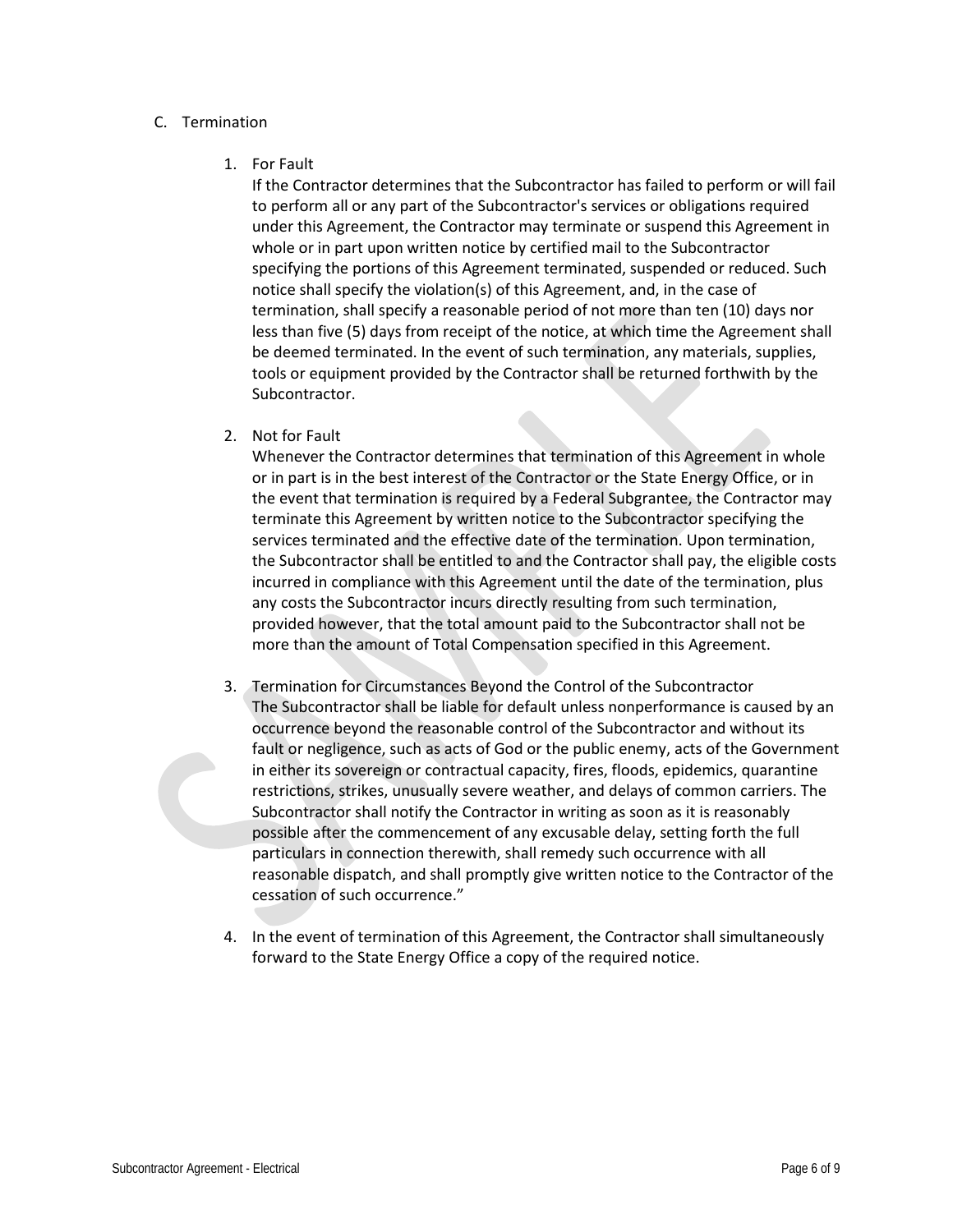#### **SCHEDULE A**

#### **Scope of Services**

The Subcontractor agrees to provide the services as described on the Scope of Work document provided by the Contractor. Likely tasks include, but are not limited to:

- 1. Install new or upgrade existing breaker and wiring, as necessary, for installation of new HVAC system.
- 2. Install new powered circuit with switch for bathroom exhaust fan.
- 3. Install new or upgrade existing breaker and wiring, as necessary, for installation of new water heater.
- 4. Replace knob-and-tube wiring in attic.
- 5. Other, as specified in the Scope of Work provided by the Contractor.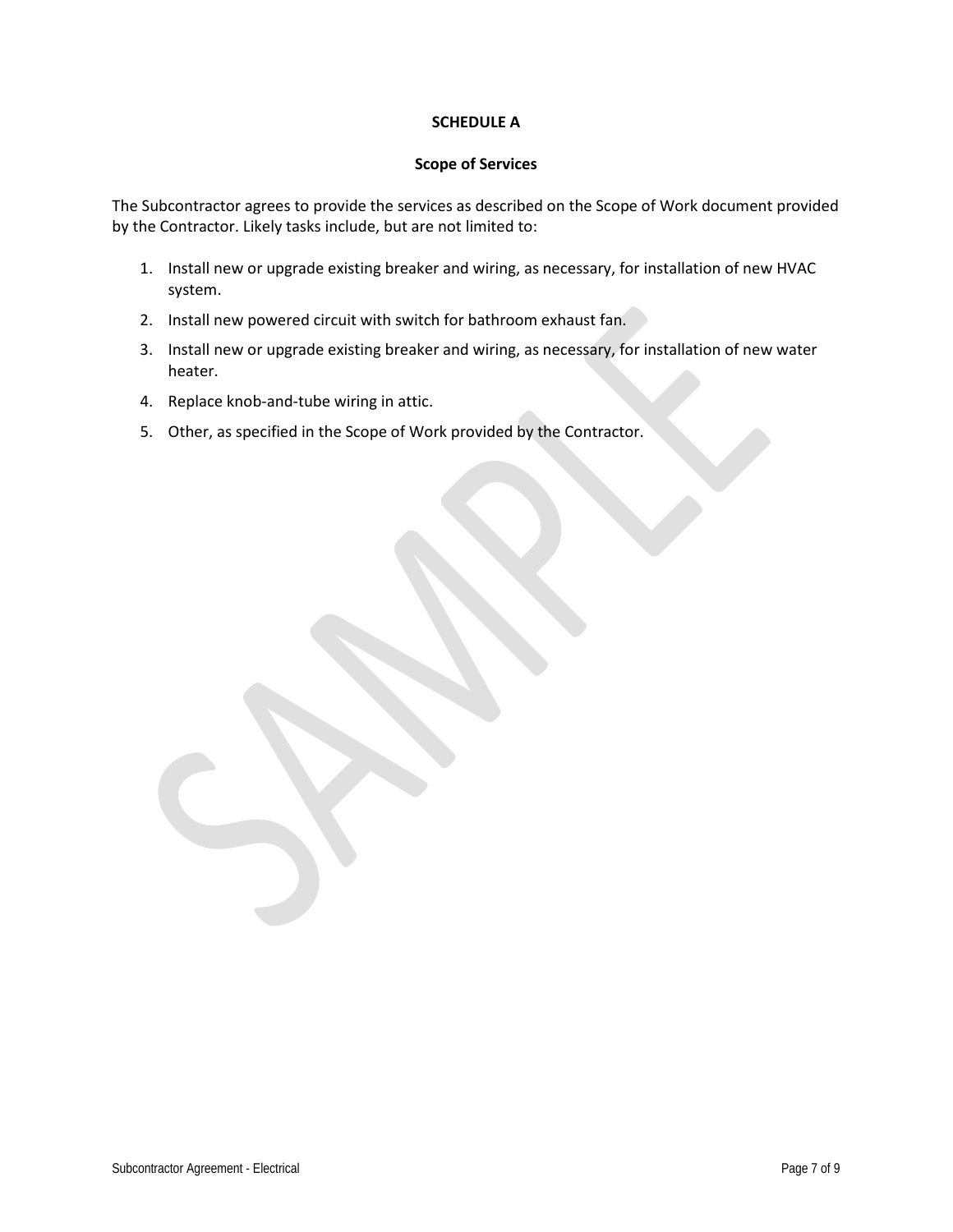#### **SCHEDULE B**

# **Subcontractor Compensation**

All labor rates quoted must include all overhead cost including travel, worker, equipment, maintenance, administrative costs, and work pay.

| Labor rate (Dollars and cents |  |
|-------------------------------|--|
| $($ \$#.##) per man-hour)     |  |